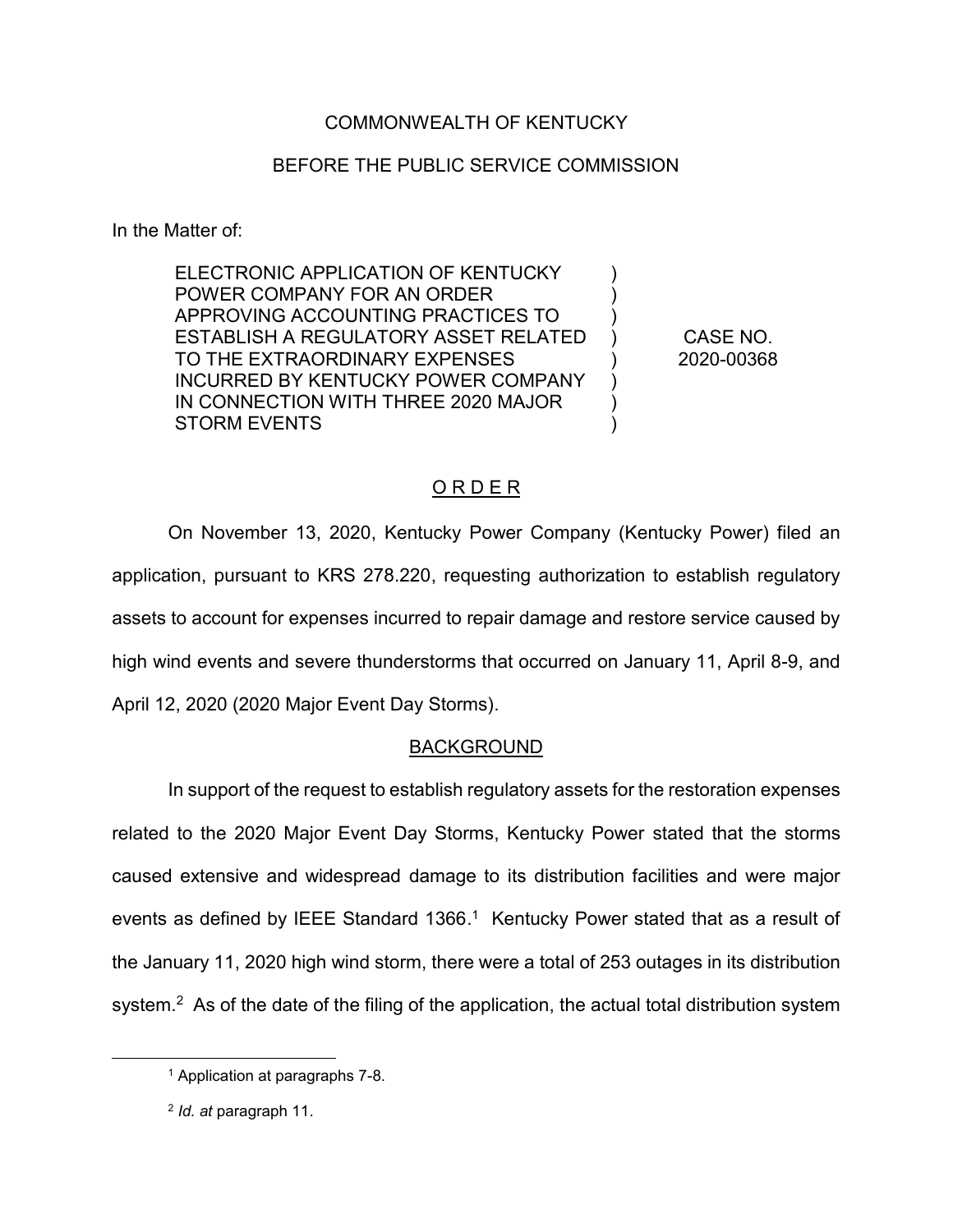cost to restore service to customers was \$1,038,054, of which \$647,126 was incremental operation and maintenance (O&M) expense attributable to the storm.<sup>3</sup> The April 8-9, 2020 thunderstorms resulted in 208 outages in Kentucky Power's distribution system. In addition to these outages, there were four forced transmission line outages in the Ashland, Pikeville, and Hazard areas.<sup>4</sup> As of the date of the filing of the application, the actual distribution and transmission costs were \$666,335 and \$260,645, respectively, of which \$478,203 was incremental O&M expense attributable to the storms.<sup>5</sup> The April 12, 2020 straight-line wind storm caused a total of 1,098 outages in Kentucky Power's distribution system, and 14 forced transmission outages.<sup>6</sup> The actual costs to restore service to customers as of the date of the filing of the application were \$15,185,740 for Kentucky Power's distribution system, and \$2,999,277 for its transmission system, of which \$9,912,587 was incremental O&M expense attributable to the storm.<sup>7</sup>

#### **DISCUSSION**

As the Commission noted in Case No. 2008-00436:

A regulatory asset is created when a rate-regulated business is authorized by its regulatory authority to capitalize an expenditure that under traditional accounting rules would be recorded as a current expense. The reclassification of an expense to a capital item allows the regulated business the opportunity to request recovery in future rates of the amount capitalized. The authority for establishing regulatory assets arises under the Commission's plenary authority to regulate utilities under KRS 278.040 and the Commission's authority

 $\overline{a}$ 

- <sup>6</sup> *Id.,* paragraph 24*.*
- <sup>7</sup> *Id.*, paragraph 26.

<sup>3</sup> *Id.*, paragraph 13.

<sup>4</sup> *Id.,* paragraph 18.

<sup>5</sup> *Id.,* paragraph 20.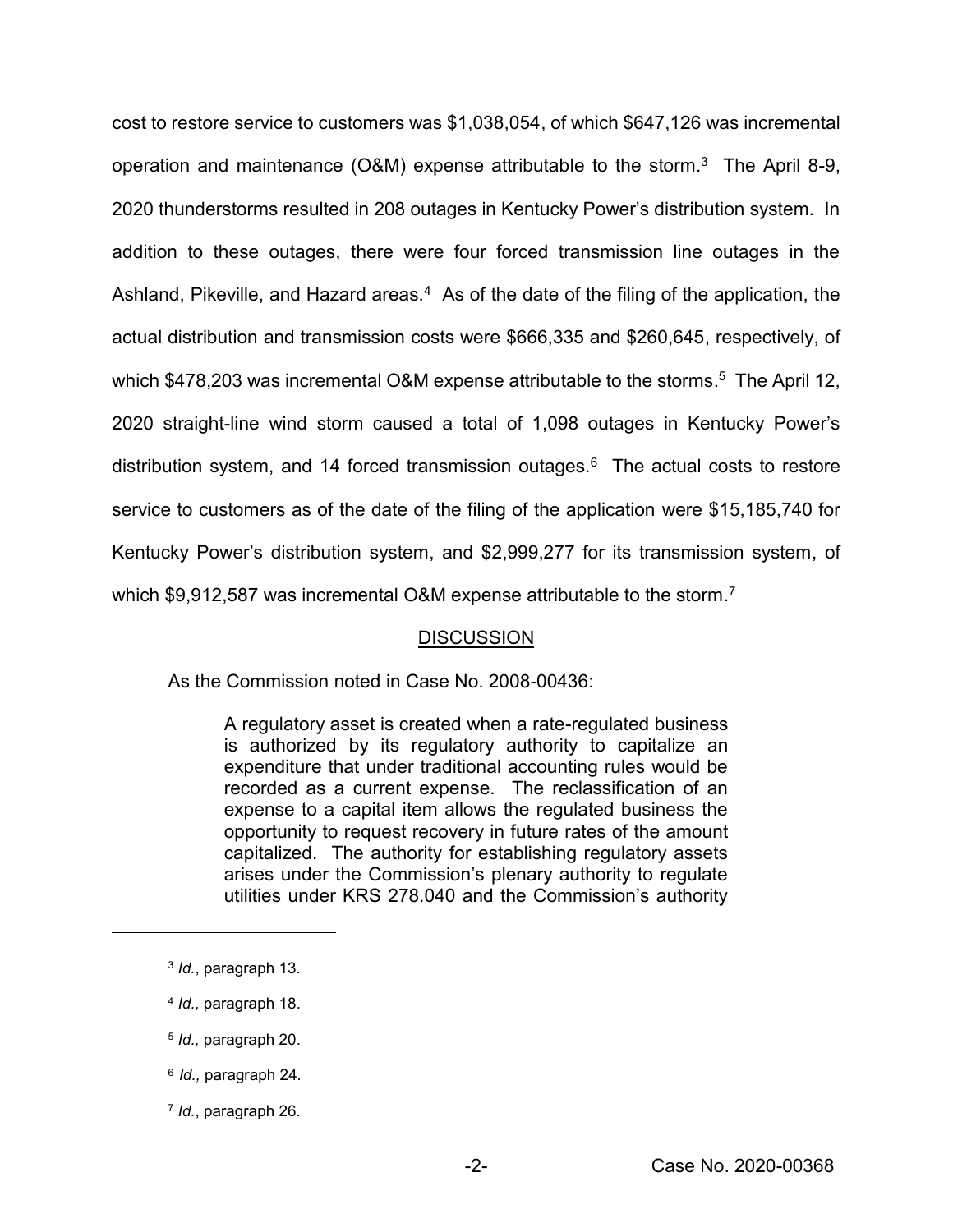to establish a system of accounts under KRS 278.220. Historically, the Commission has exercised its discretion to approve regulatory assets where a utility has incurred: (1) an extraordinary, nonrecurring expense which could not have reasonably been anticipated or included in the utility's planning; (2) an expense resulting from a statutory or administrative directive; (3) an expense in relation to an industry sponsored initiative; or (4) an extraordinary or nonrecurring expense that over time will result in a saving that fully offsets the cost. $8$ 

Having reviewed the record and being otherwise sufficiently advised, the Commission finds that with regard to Kentucky Power's request for authorization to establish deferral accounting for the repair and restoration of the 2020 Major Event Day Storms, the costs to repair the damaged assets are extraordinary and nonrecurring and could not have been reasonably anticipated or included in Kentucky Power's planning. Accordingly, the Commission finds that Kentucky Power should be authorized to establish, for accounting purposes only, regulatory assets based on the jurisdictional incremental costs of extraordinary O&M expenses incurred by Kentucky Power as a result of the 2020 Major Event Day Storms. The Commission notes that the combined effect of these three storms caused extensive and widespread damage that resulted in Kentucky Power incurring approximately \$10.9 million, on a combined basis, in incremental O&M expenses to repair and restore service.<sup>9</sup> The cost of these storms amount to over seven times Kentucky Power's O&M expense budgets for storm damage of approximately \$1.5 million,<sup>10</sup> which are currently embedded in Kentucky Power's base rates.

 <sup>8</sup> Case No. 2008-00436, *The Application of East Kentucky Power Cooperative, Inc. for an Order Approving Accounting Practices to Establish a Regulatory Asset Related to Certain Replacement Power Costs Resulting from Generation Forced Outages* (Ky. PSC Dec. 23, 2008) final Order at 3-4.

<sup>9</sup> Application at paragraph 29.

<sup>10</sup> *Id.,* paragraph 31.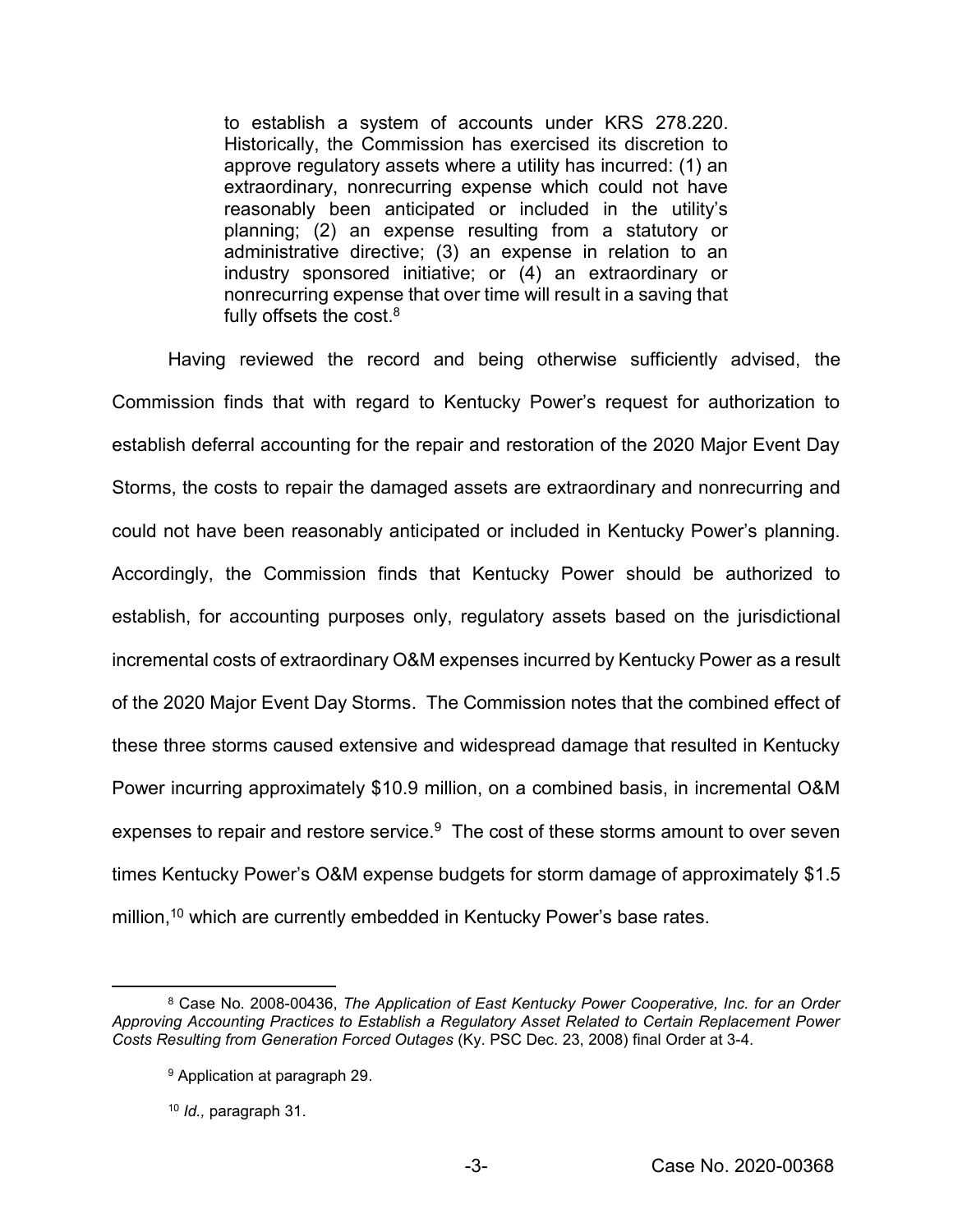IT IS THEREFORE ORDERED that:

1. Kentucky Power is authorized to establish regulatory assets for the incremental actual costs of extraordinary O&M expenses in the amount of \$9,465,952, incurred to repair and restore service during the 2020 Major Event Day Storms.

2. The regulatory asset accounts established in this case are for accounting purposes only.

3. The amount, if any, of the regulatory assets authorized herein that is to be amortized and included in rates, shall be determined in Kentucky Power's next base rate case.

4. This case is closed and removed from the Commission's docket.

# [REMAINDER OF PAGE INTENTIONALLY LEFT BLANK]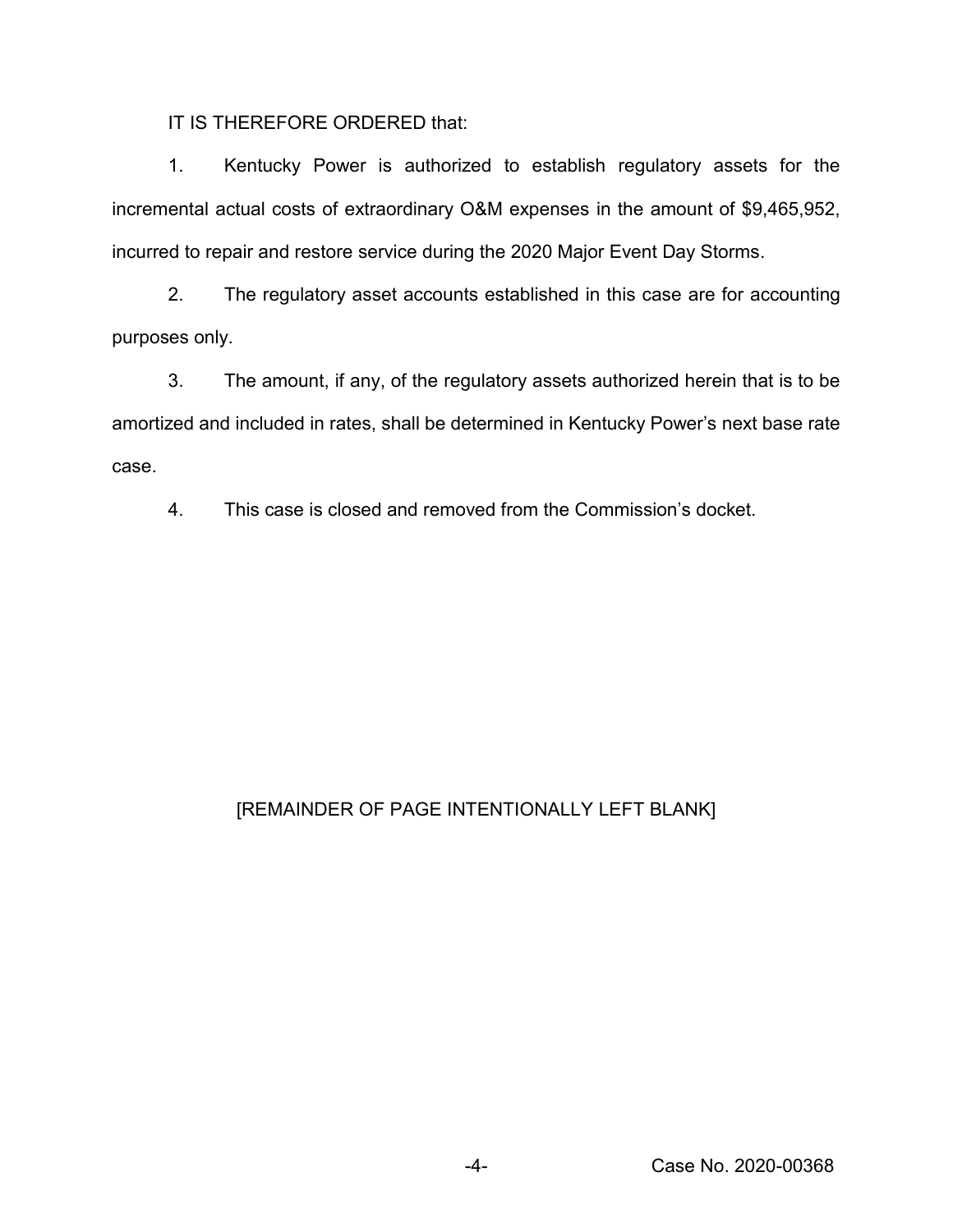By the Commission



ATTEST:

Indwell

Executive Director

Case No. 2020-00368